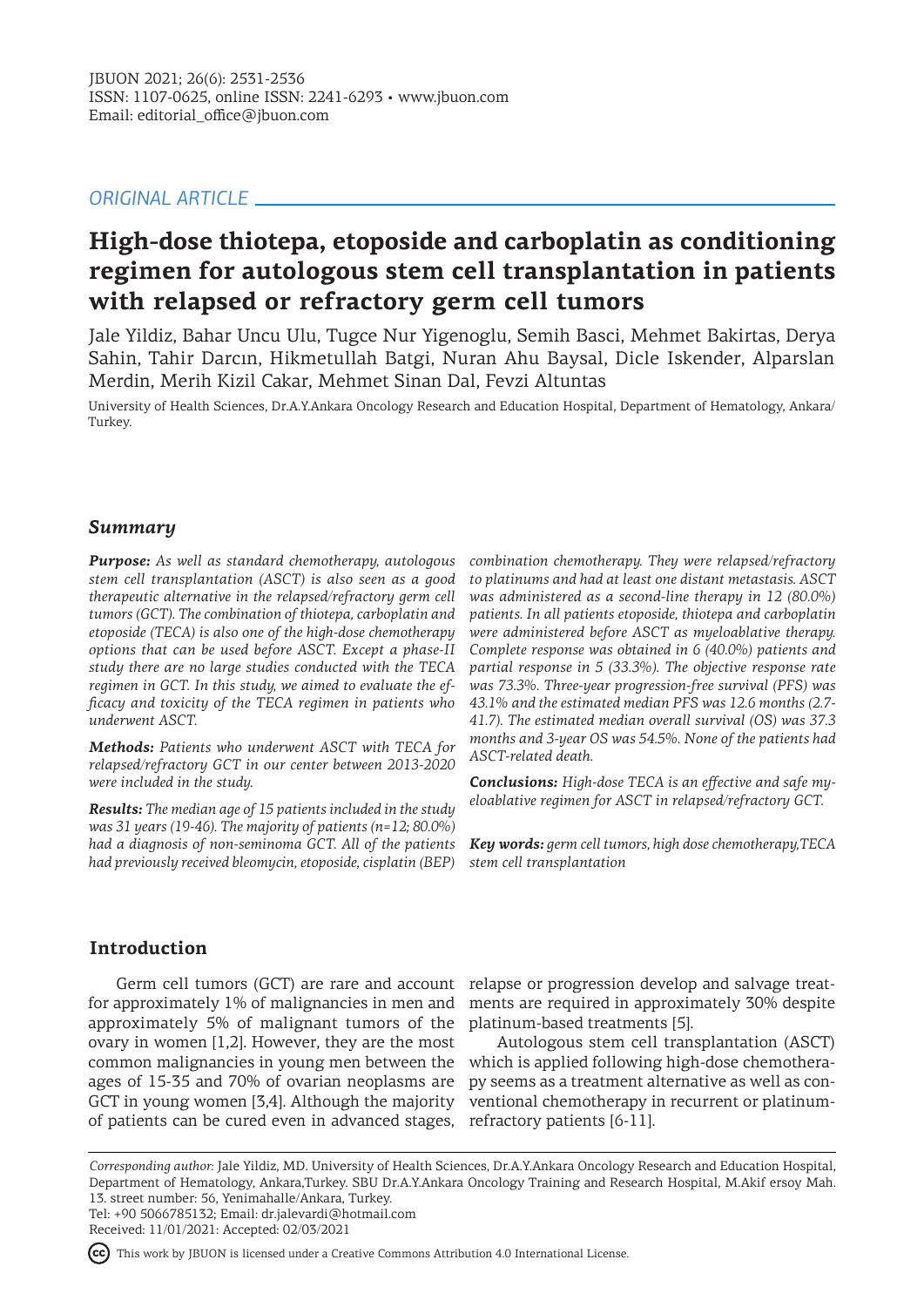Carboplatin/etoposide (CE) combination is mostly preferred as high dose chemotherapy regimen before ASCT. However, there is limited experience with regimens including cisplatin, ifosfamide, cyclophosphamide, paclitaxel and thiotepa in different centers [5-11]. The combination of thiotepa, carboplatin and etoposide (TECA) is also one of the high-dose chemotherapy options that can be used before ASCT. Except a phase-II study [12] there are no large studies conducted with the TECA regimen in GCT.

In this study,we aimed to evaluate the efficacy and toxicity of the TECA regimen in patients who underwent ASCT for salvage therapy due to GCT in our center.

# **Methods**

Patients who underwent ASCT with TECA for relapsed/refractory GCT in our center between 2013-2020 were included in the study. The demographic and clinocopathologic characteristics of the patients, International Germ Cell Cancer Collaborative Group (IGCCCG) prognostic risk group, chemotherapy-related complications, the progression and death status were recorded through an electronic registry system.

Complications after ASCT were graded according to Common Terminology Criteria for Adverse Events (CTCAE) v4.0.

#### *Treatment schedule*

TECA was administered before ASCT as follows; etoposide 250 mg/m<sup>2</sup>/day (day -6, -5, -4, and -3) intravenously as daily 2-h infusion, thiotepa 166 mg/m<sup>2</sup>/day (day -5, -4, and -3) intravenously as daily 2-h infusion, and carboplatin 266 mg/m $^{2}$ /day (day -5, -4, and -3) intravenously as daily 4-h infusion. CD 34 + stem cells were infused on day 0. With white blood cell (WBC) count fewer than  $1000 \text{ mm}^3$ ,  $5\mu g/kg$  day filgrastim was applied at least 24 h after stem cell infusion. Filgrastim was continued to be administered until the WBC was > 1000 mm<sup>3</sup> for three consecutive days. Patients received metoclopramide 20-30 mg/day (day -7 to day +3) intravenously, dexamethasone 8 mg/day (day -7 to day +3) intravenously and granisetron 3 mg/day (day -4 to day +3) intravenously as antiemetic therapy. Fluconazole 200 mg/ day (day -8 to day +30), valacyclovir 2x500 mg/day (day -8 to day +30), metronidazole 3x500 mg/day (day -8 to day +30) and trimethoprim/sulfamethoxazole 2x800 mg/day (two days a week, day -7 to day +30) were given prophylactically to all patients.

In the imaging performed by computed tomography 6-8 weeks after ASCT, the absence of measurable lesions was defined as complete response (CR), while reduction of more than 30% in target lesions was defined as partial response (PR). Stable disease (SD) was defined as less than 30% reduction and less than 20% growth in target lesions in accordance with RECIST 1.1 criteria. Overall response rate (ORR) was defined as the proportion of patients attaining PR or CR.

*Statistics*

The data were analyzed using the IBM SPSS v.21 (IBM Inc.; Armonk, NY, USA).

The time from ASCT to progression was defined as progression-free survival (PFS) and the time from ASCT to death was defined as overall survival (OS). The Kaplan-Meier method was used for PFS and the long-rank test was used to calculate the median PFS and median OS.

The primary outcome of this study was ORR and the secondary outcomes were PFS, OS, and TECA-related toxicities.

# **Results**

The median age of 15 patients included in the study was 31 years (19-46). Only one (6.6%) patient was female and had a diagnosis of overian germ cell neoplasm. The majority of patients (n=12; 80.0%) had a diagnosis of non-seminoma GCT. All

#### **Table 1.** Patient characteristics

|                               | $n = 15$   |
|-------------------------------|------------|
|                               | n(%)       |
| Age, years                    |            |
| Median (range)                | 31 (19-46) |
| Gender                        |            |
| Male                          | 14 (93.3)  |
| Female                        | 1(6.6)     |
| ECOG performance status score |            |
| 0                             | 7(46.6)    |
| 1                             | 8(53.3)    |
| Malignancy                    |            |
| Seminoma                      | 2(13.3)    |
| Non-seminoma                  | 12 (80.0)  |
| Dysgerminoma (ovarian)        | 1(6.6)     |
| Site of metastasis            |            |
| Lymph node                    | 13 (86.6)  |
| Lung                          | 12 (80.0)  |
| Bone                          | 4(26.6)    |
| Liver                         | 2(13.3)    |
| <b>Brain</b>                  | 1(6.6)     |
| IGCCCG risk clasiffication    |            |
| Good                          |            |
| Intermediate                  | 5(33.3)    |
| Poor                          | 9(60.0)    |
| N/A                           | 1(6.6)     |
| <b>ASCT</b> sequence          |            |
| $2nd$ line                    | 12 (80.0)  |
| 3rd line                      | 2(13.3)    |
| 4 <sup>th</sup> line          | 1(6.6)     |

ECOG: Eastern Cooperative Oncology Group, IGCCCG: International Germ Cell Collaborative Group, ASCT: Autologous Stem Cell Transplantation, N/A: not applicable.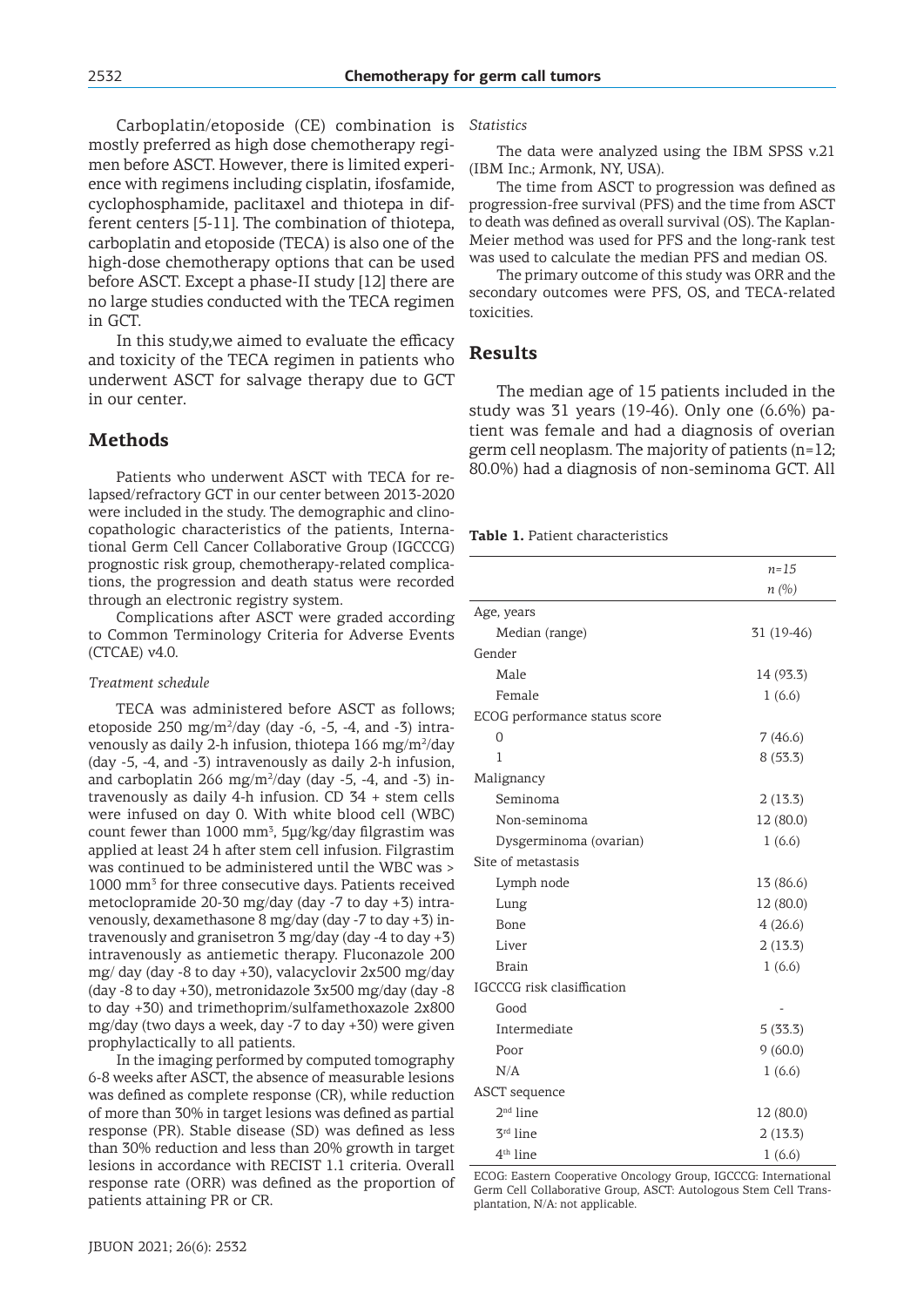of the patients had previously received bleomycin, etoposide, cisplatin (BEP) combination therapy. They were relapsed/refractory to platinums and had at least one distant metastasis. According to IGCCCG risk classification 9 (60.0%) patients were in the poor risk group and 5 (33.3%) in the intermediate risk group. Patient characteristics are shown in Table 1.

ASCT was administered as a second-line therapy in 12 (80.0%) patients and as a third-line therapy in two (13.3%) patients and as a fourth-line therapy in one (6.6%) patient. Stem cell mobilization with granulocyte-colony stimulating factor (G-CSF) was performed after two cycles of paclitaxel, ifosfamide,

and cisplatin (TIP) combination chemotherapy in patients treated with ASCT as a second-line treatment. Mobilization was performed with plerixafor after combination therapy with gemcitabine and oxaliplatin in the third-line treatment of GCT with ASCT. A median  $7.0 \times 10^6$ /kg  $(4.1 - 14.1)$  CD 34 + stem cells were collected.

In all patients etoposide, thiotepa and carboplatin were administered before ASCT as myeloablative therapy. Median  $6.9 \times 10^6$ /kg (4.1-8.4) CD 34 + stem cells were infused on day 0.

The median platelet engraftment time was on the  $13<sup>th</sup>$  day (8-20) and the median neutrophil engraftment was on  $10^{th}$  day (9-21).



**Figure 1.** Kaplan-Meier estimates of progression-free survival. **Figure 2.** Kaplan-Meier estimates of overall survival.

| Table 2. High dose chemotherapy (thiotepa, carboplatin and etoposide combination) related toxicity |
|----------------------------------------------------------------------------------------------------|
|----------------------------------------------------------------------------------------------------|

|                                            | None<br>$n(\%)$ | Grade 1<br>n(%)          | Grade 2<br>$n(\%)$ | Grade 3<br>$n(\%)$ | Grade 4<br>n(%) |
|--------------------------------------------|-----------------|--------------------------|--------------------|--------------------|-----------------|
| Nausea                                     | $\mathbf 0$     | 9(60.0)                  | 5(33.3)            | 1(6.6)             |                 |
| Diarrhea                                   | 3(20.0)         | 2(13.3)                  | 4(26.6)            | 6(40.0)            | 0               |
| Mucositis oral                             | 3(20.0)         | 7(46.6)                  | 5(33.)             | 0                  | 0               |
| Peripheral neurotoxicity                   | 13 (86.6)       | 1(6.6)                   | 1(6.6)             |                    |                 |
| Febrile neutropenia                        | 1(6.6)          | $\overline{\phantom{a}}$ |                    | 14 (93.3)          | $\mathbf 0$     |
| Alanine aminotransferase (ALT) increased   | 2(13.3)         | 1(6.6)                   | 6(40.0)            | 5(33.3)            | 1(6.6)          |
| Aspartate aminotransferase (AST) increased | 2(13.3)         | 1(6.6)                   | 6(40.0)            | 5(33.3)            | 1(6.6)          |
| Blood bilirubin increased                  | 11 (73.3)       | 4(26.6)                  | 0                  | $\overline{0}$     | $\mathbf 0$     |
| Creatinine increased                       | 14 (93.3)       | 1(6.6)                   | 0                  | $\overline{0}$     | $\mathbf 0$     |
| Death                                      | 15 (100)        |                          |                    |                    |                 |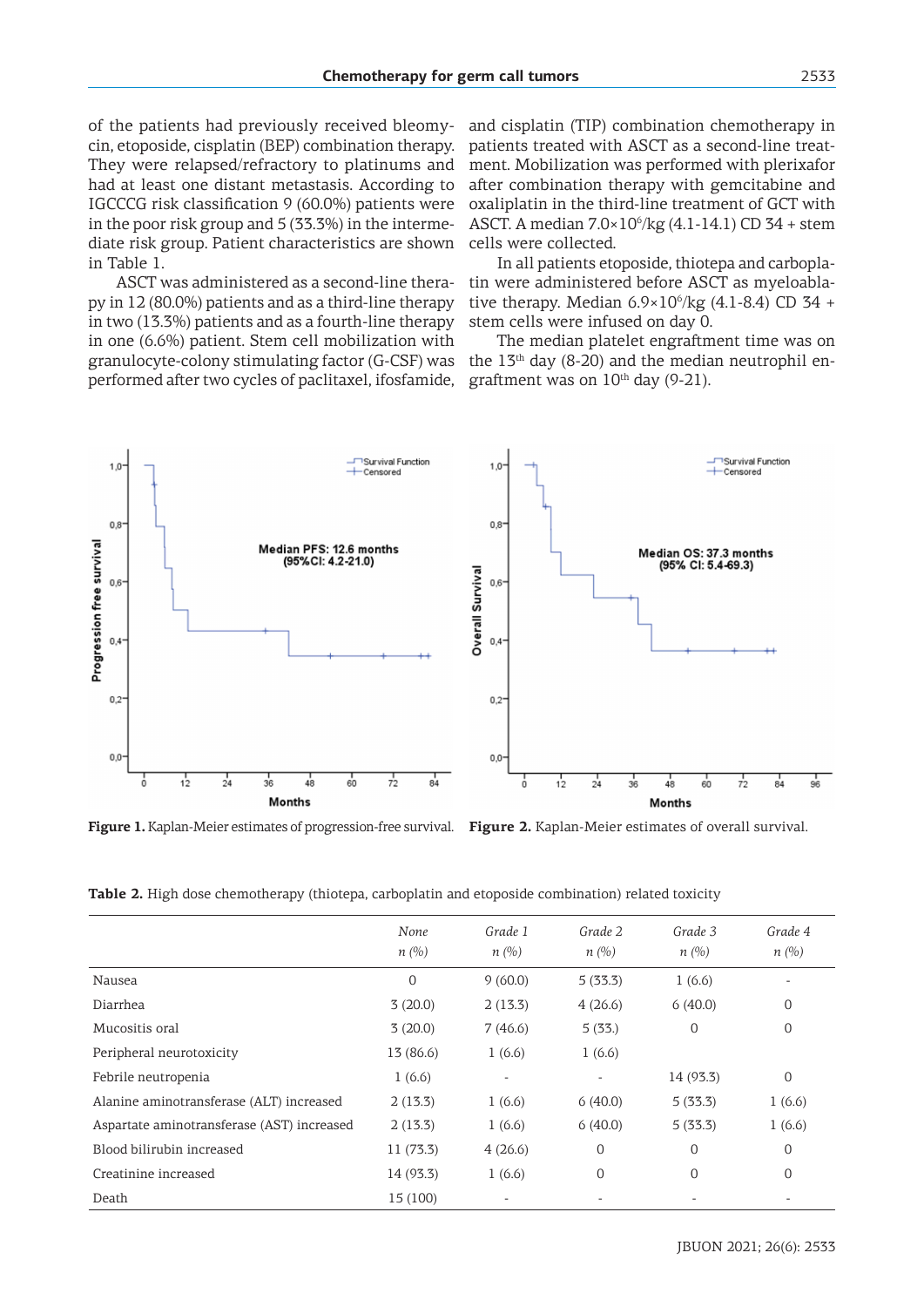CR was obtained in 6 (40.0%) patients, PR in 5 (33.3%) and SD in 4 (26.6%) after ASCT. The ORR was 73.3%.

During a median follow-up of 31.3 (2.9-82.0) months, nine patients developed progression and five had no progression. Three-year PFS was 43.1% and the estimated median PFS was 12.6 months (2.7-41.7) (Figure 1). Eight (53.3%) patients died during follow-up. All deaths were associated with disease relapse/progression. The estimated median OS was 37.3 months and 3-year OS was 54.5% (Figure 2).

None of the patients had ASCT-related death. Febrile neutropenia (FN) occurred in 93.3% (n=14) of our patients, and the median time was the  $5<sup>th</sup>$  day (4-7 days) after ASCT. In our study, grade 2 alanine aminotransferase (ALT) and aspartate aminotransferase (AST) increase was observed in 6 (40.0%) patients and grade 3 AST/ALT increase in 5 (33.3%). In these patients, the median time to reach the peak of AST/ALT was the  $10<sup>th</sup>$  day (7-13 days). All ASCTrelated toxicities are shown in Table 2.

### **Discussion**

ASCT which was performed after high-dose chemotherapy is seen as a good alternative in the relapsed/refractory GCTs in second and subsequent lines of treatment. Discussions about the chemotherapy regimens preferred before ASCT still continue [13,14]. In this study it was observed that an ORR of 73.3% was obtained with the TECA regimen in relapsed/refractory GCTs.

As a high-dose chemotherapy before ASCT the combination of CE was mostly preferred as the standard regimen in previous studies. In the following years it was aimed to increase the effectiveness by adding agents such as ifosfamide, cyclophosphamide, paclitaxel and thiotepa to these two agents [12,15-21].

In the extensive experience of Indiana University consisting of 184 patients published in 2007 by Einhorn et al, 5-year OS was achieved in 65% with ASCT which was administered after CE in platinum-refractory testicular carcinoma [10]. This good response with CE appears to be the best response achieved with salvage therapies in the literature, better than in our study [17,21]. However, the rate of poor-risk patients in this study is low compared to other studies [10,17,21]. While the rate of patients at poor risk was 100% in the Motzer's study, 69% in our study, and 50% in the Feldman's study, it was significantly lower than in the Einhorn's study, below 40% [10,17,21].

In another retrospective analysis of 48 patients after ASCT with CE regimen, 75% CR was were the retrospective nature and the small num-

obtained and the 5-year OS was 75% [22]. Although the results seem very successful, all patients in this study consisted of low-risk patients with seminoma histology.

In a phase 2 study evaluating the efficacy and safety of TECA as a high-dose chemotherapy regimen in relapsed/refractory GCT, 62 patients were able to perform ASCT. Two-year event-free survival was 25% and 3-year OS was 30% in this study [12]. In our study, 3-year PFS was 43.1%, and 3-year OS 54.5%. The survival results obtained with the TECA regimen seem better in our study. It was thought that subsequent-lines treatments applied in case of progression or relapse after ASCT, may cause this difference in survival.

In a review of 59 studies published in 2017, standard chemotherapy and high-dose chemotherapy regimens were compared as a salvage therapy in testicular cancer [23]. In the pooled analysis of this review, mean OS was 14.8 months for standard-dose chemotherapy and 24.0 for highdose chemotherapy. Three-year OS was 45.1% in the standard dose chemotherapy arm and 46.7% in the high-dose chemotherapy arm. In our study median OS and 3-year OS results obtained with the high-dose TECA regimen seem better. In most of the studies included in this analysis, regimens containing carboplatin were preferred, while only a few studies were performed with regimens in which thiotepa was added. Based on this, it is thought that this positive OS difference we obtained in our study may be due to thiotepa.

When the toxicities due to TECA were evaluated, 89% of the patients developed febrile neutropenia (FN) in the pivotal study, which was similar (93.3%) in our study [12]. Rick et al reported that grade 2 peripheral neurotoxicity occurred in 22% of the patients [12]. In our study, this rate was 6.6%. In a German study, while three cycles of TIP were given before TECA, two cycles of TIP were given to the patients in our study. Therefore, our paclitaxel-related neuropathy rates were much lower.

Grade 3 ALT/AST elevation was observed in 15.4% of the patients in the German study, while this rate was 33.3% in our study [12]. This difference was thought to be caused primarily by antibiotics, antiviral and antifugal drugs used in our center due to FN. Since the day of peak value was day 10, it was thought that chemotherapy agents were not the cause of AST/ALT increased. While ASCT-related death developed in only one patient in this study, similarly none of the patients experienced ASCT-related death in our study.

The most important limitations of our study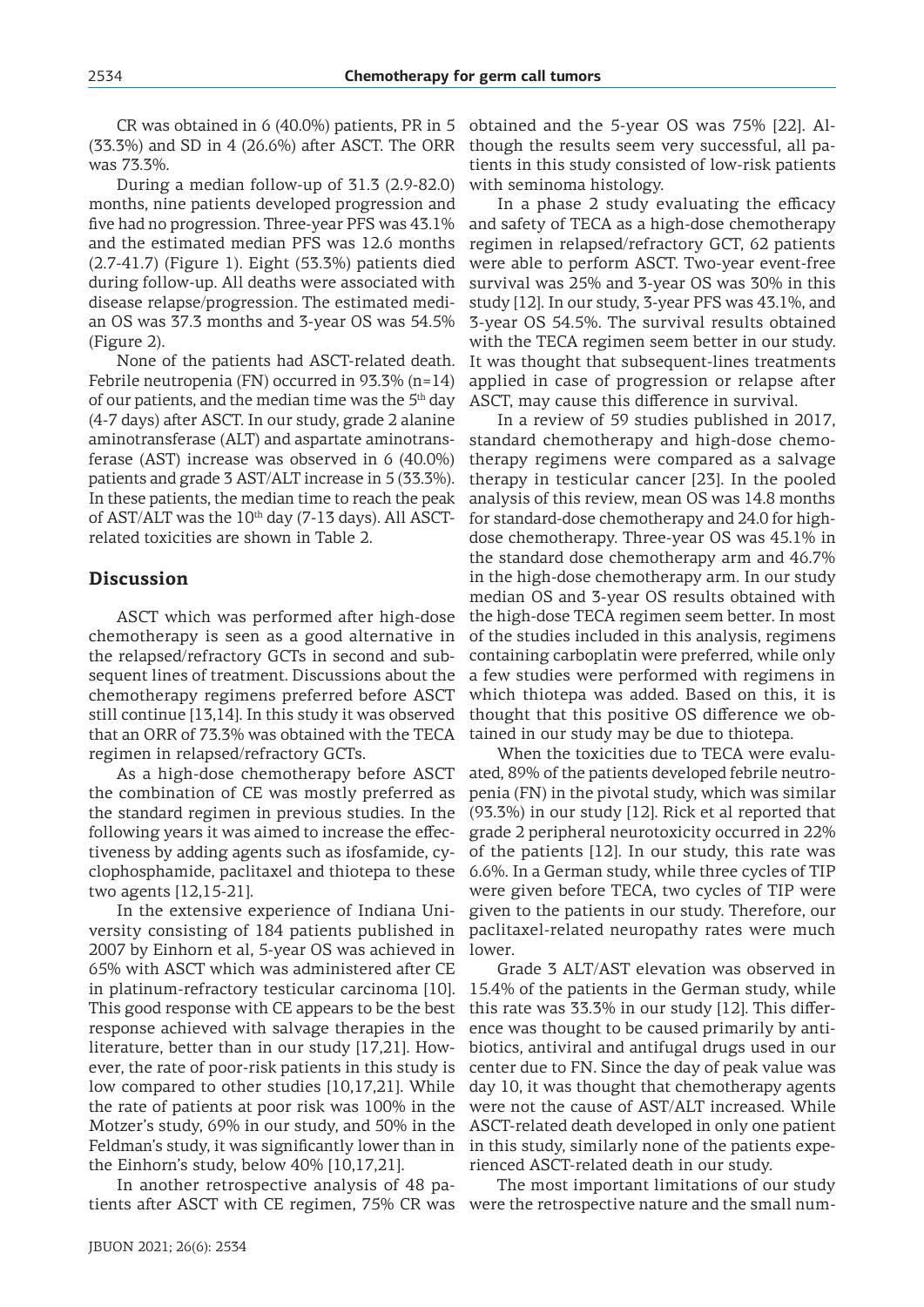investigating high-dose chemotherapy regimens before ASCT consisted of a single center experiences with small patient groups. To the best of our knowledge, except for the pivotal phase-2 study showing the effectiveness of the TECA regimen in GCT, there are no other reports in the literature.

# **Conclusions**

In our study it was observed that the high-dose TECA regimen was an effective and safe myeloablative regimen for ASCT in relapsed/refractory GCTs.

ber of patients. However, almost all of the studies Large prospective randomized studies are needed to determine the most effective and safe regimen in this area.

### **Ethics approval**

HSU Dr.A.Y. Ankara Oncology Training and Research Hospital Ethics committee approval was obtained prior to the study (approval number: 2020-08/763).

# **Conflict of interests**

The authors declare no conflict of interests.

# **References**

- 1. Siegel RL, Miller KD, Jemal A. Cancer statistics 2019. CA Cancer J Clin 2019;69:7-34.
- 2. Tewari K, Cappuccini F, Disaia PJ et al. Malignant germ cell tumors of the ovary. Obstet Gynecol 2000;95:128-33.
- 3. Einhorn LH. Curing metastatic testicular cancer. Proc Natl Acad Sci USA 2002;99:4592-5.
- 4. Zalel Y, Piura B, Elchalal U et al. Diagnosis and management of malignant germ cell ovarian tumors in young females. Int J Gynaecol Obstet 1996;55:1-10.
- 5. Mchugh DJ, Feldman DR. Conventional-Dose versus High-Dose Chemotherapy for Relapsed Germ Cell Tumors. Adv Urol 2018;2018:7272541.
- 6. Kondagunta GV, Bacik J, Donadio A et al. Combination of paclitaxel, ifosfamide, and cisplatin is an effective second-line therapy for patients with relapsed testicular germ cell tumors. J Clin Oncol 2005;23: 6549-55.
- 7. Loehrer PJ SR, Gonin R, Nichols CR et al. Vinblastine plus ifosfamide plus cisplatin as initial salvage therapy in recurrent germ cell tumor. J Clin Oncol 1998;16:2500-4.
- 8. Park S, Lee S, Lee J et al. Salvage chemotherapy with paclitaxel, ifosfamide, and cisplatin (TIP) in relapsed or cisplatin-refractory germ cell tumors. Onkologie 2011;34:416-20.
- 9. Kurobe M, Kawai K, Oikawa T et al. Paclitaxel, ifosfamide, and cisplatin (TIP) as salvage and consolidation chemotherapy for advanced germ cell tumor. J Cancer Res Clin Oncol 2015;141:127-33.
- 10. Einhorn LH, Williams SD, Chamness A et al. Highdose chemotherapy and stem-cell rescue for metastatic germ-cell tumors. N Engl J Med 2007;357:340- 8.
- 11. Yildiz B, Pinar Aral I, Balyemez U et al. What is the

stem cell transplantation in relapsed or refractory germ cell cancer: a retrospective comparison of high-dose ICE and high-dose CE. J BUON 2020;25: 1136-40.

- 12. Rick O, Bokemeyer C, Beyer J et al. Salvage treatment with paclitaxel, ifosfamide, and cisplatin plus highdose carboplatin, etoposide, and thiotepa followed by autologous stem-cell rescue in patients with relapsed or refractory germ cell cancer. J Clin Oncol 2001;19:81.
- 13. Voss MH, Feldman DR, Motzer RJ. High-dose chemotherapy and stem cell transplantation for advanced testicular cancer. Expert Rev Anticancer Ther 2011;11:1091-103.
- 14. Popovic L, Matovina-Brko G, Popovic M et al. High dose chemotherapy with stem cell support in the treatment of testicular cancer. World J Stem Cells 2015;7:1222-32.
- 15. Rodenhuis S, Westermann A, Holtkamp MJ et al. Feasibility of multiple courses of high-dose cyclophosphamide, thiotepa, and carboplatin for breast cancer or germ cell cancer. J Clin Oncol 1996;14:1473-83.
- 16. Bhatia S, Abonour R, Porcu P et al. High-dose chemotherapy as initial salvage chemotherapy in patients with relapsed testicular cancer. J Clin Oncol 2000;18:3346-51.
- 17. Motzer RJ, Mazumdar M, Sheinfeld J et al. Sequential dose-intensive paclitaxel, ifosfamide, carboplatin, and etoposide salvage therapy for germ cell tumor patients. J Clin Oncol 2000;18:1173-78.
- 18. Pico JL, Rosti G, Kramar A et al. A randomised trial of high-dose chemotherapy in the salvage treatment of patients failing first-line platinum chemotherapy for advanced germ cell tumours. Ann Oncol 2005;16:1152-9.
- optimal high-dose treatment following autologous 19. Einhorn LH, Williams SD, Chamness A, Brames MJ,